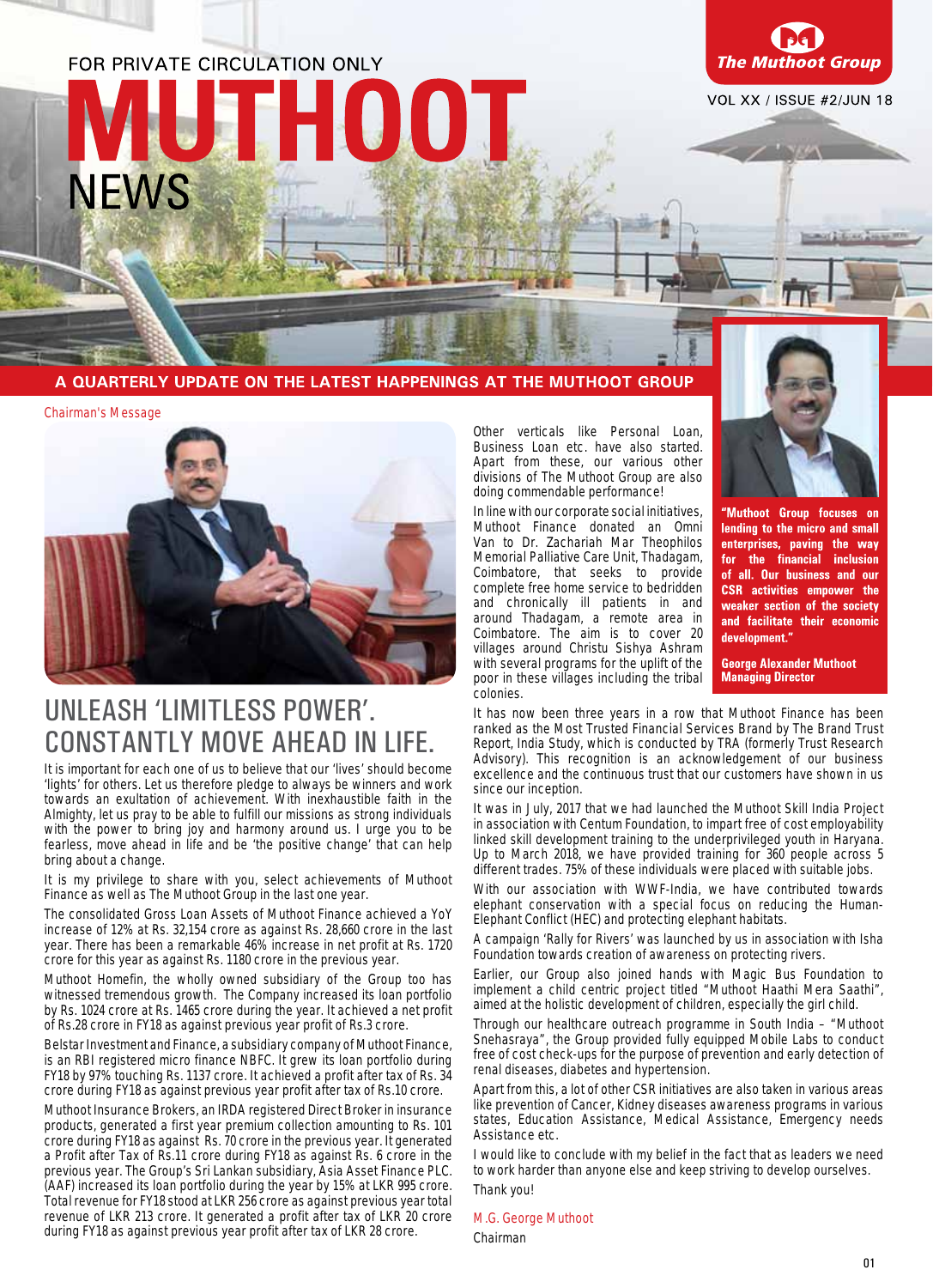### CSR/ISR ACTIVITIES

#### Muthoot Vivaha Sammanam 2018

Muthoot M. George Foundation, the CSR arm of Muthoot Finance has provided financial assistance of Rs. 2 lakhs each to 10 girls selected from the districts of Trivandrum & Kollam. Muthoot Vivaha Sammanam project 2018 was inaugurated by H.H. AswathiThirunalGowri Lakshmi BayiThampuratti (Kowdiar Palace) in the presence of Smt. Rakhi Ravi Kumar, Deputy Mayor, Trivandrum Corporation, Sri. George Jacob Muthoot, Joint Managing Director, Sri. George Thomas Muthoot, Jt. Managing Director, The Muthoot Group, Dr. George Onakkoor, Novelist, Sri. George M Jacob, Executive Director, Muthoot Finance Ltd.



#### Donation of Omni Van

As part of CSR initiative, Muthoot Finance Ltd donated an Omni van to Dr. Zachariah Mar Theophilos Memorial Palliative Care Unit, Thadagam, Coimbatore. The main aim of Dr. Zacharia Mar theophilos Memorial Palliative care unit is to provide complete free home service to bedridden and chronically ill patients in and around Thadagam, which is a remote area in Coimbatore. This unit provides a platform for doctors, paramedical staffs and any person with a taste of charity to come and serve for the poor. They aim to cover 20 villages around Christu Sishya Ashram and are planning to do many program for the upliftment of poor people in these villages including the tribal colonies.



Mr. Babu John Malayil, DGM Corporate Communications handed over the key of the Vehicle to H.H Ghee Varghese Mar Coorilose, Bishop of Mumbai at a function held at Christu Sishya Ashram, Thadagam. Senior officials from Muthoot Finance Ltd. & Christu Sishya Ashram were present on this occasion.

#### Muthoot Snehasammanam 2018

Muthoot Snehasammanam an initiative of Muthoot M George Foundation, The CSR division of The Muthoot group, for the purpose of honoring artists, writers and their widows by providing financial assistance.

The first edition of Snehasammanam programme was launched in January 2015, 14 beneficiaries were then honored. In 2016 and 2017, 14 artists were chosen. Muthoot Snehasammanam 2018 honored 7 more artists thus bringing the total number of beneficiaries to 38. These beneficiaries were selected from applications received from artists, writers and their dependents. The pensions are given on a monthly basis. The first installment of the pension for the financial year 2018-2019 was distributed during the event conducted at Hotel Malabar Palace, Calicut.



The program was inaugurated by Smt. P Valsala, Eminent Writer along with Mr. George M Jacob, Executive Director, Muthoot Finance Ltd. Other officials present during this occasion included Mr. John V George, DGP Haryana (Retd) & Executive Vice President, Muthoot Finance Ltd., Mr. PV Gangadharan, Director, Mathrubhoomi, Mr. P P Sreedharanunni, Poet, Adv Thomas Mathew, Councilor, Corporation of Calicut, Mr. Sunil Bhaskar, President, Musicians Welfare Association, Mr. Babu John Malayil, DGM, Corporate Communications, Mr. Anil Kumar A K, Regional Manager, Muthoot Finance Ltd.

### Artists selected for Muthoot Snehasammanam 2018 Beneficiaries SELECTED FROM 2018



Late Sri. Yousuf Chavara Parukutty Ali Kecheri Music Director



Kadhakali Artist



Thoppil Anto **Singer** 



Sasidharan K G Kadhakali Artist







**Sreerenjini** Drama Artist

G Radha Drama Artist Narayana Prabhu Mridangam Artist

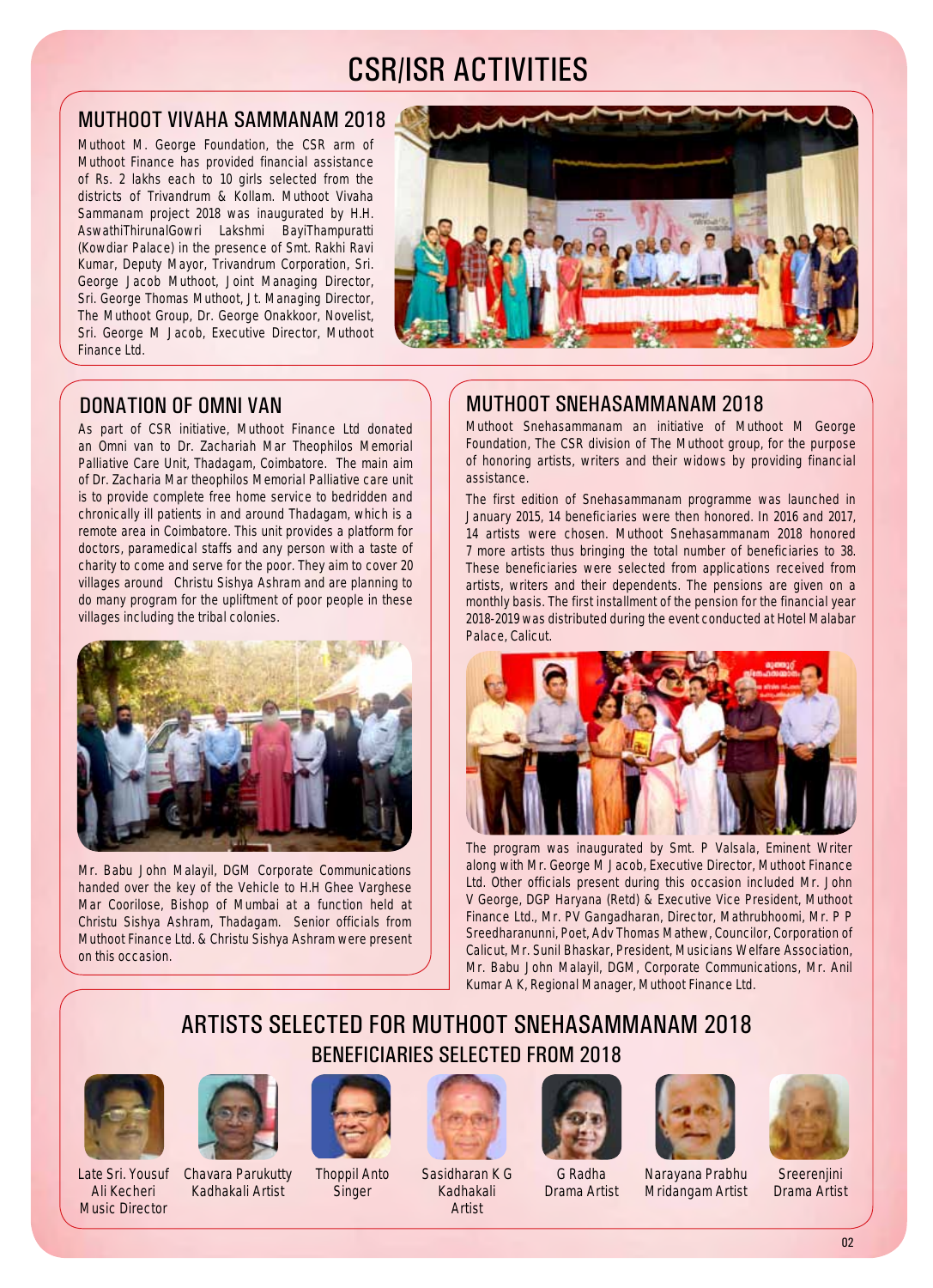

Sidharth Vijayan Sidharth Vijayan — <sub>Cochin</sub> Varghese<br>Music Director — Drama Artist



K KGopalan **Writer** 





Pradeep K K Violinist



K.V Antony Drama Artist

M R Vivekanandan Music Director





beneficiaries selected from 2017

P K Rugmini Devi DamodaraPisharadi Drama Artist

K Madhu Drama Artist



Kadhakali Artist Kanaka Prasad Drama Artist

> **BENFFICIARIES SELECTED** from 2016





Varghese **Kattipparamban** Drama Artist



G Gopinatha Pillai Kadhakali Artist



Chellamma Athirampuzha **Writer** 



K V Narayanamarar Chenda Artist



Usha Rajan Kadhaprasangam Artist



Lovlin J Drama Artist

Chavara Dhanapalan

Kadhaprasangam Gopalakrishnan Rathnamani Dancer



### beneficiaries selected from 2015

Artist



Late Sri.

K Ravindranath **Writer** 



Kalamandalam P G Radhakrishnan



C Sreemati **Dancer** 



V S Jayan **Chethallur** Drama Artist



Late Sri. P K Venukkuttan Nair Drama Artist



#### Chenda Artist K M Chandran Classical Singer

Narayanan Kutty K K

Singer











Late Sri. Kaval Surendran Actor and Writer

| <b>FINANCIAL OUTLAY</b>                                     |           |           |            |           |  |  |  |  |  |
|-------------------------------------------------------------|-----------|-----------|------------|-----------|--|--|--|--|--|
| <b>YEAR</b>                                                 | 2015-16   | 2016-17   | 2017-18    | 2018-19   |  |  |  |  |  |
| No. of<br><b>Beneficiaries</b>                              | 14        | 26        | 34         | 38        |  |  |  |  |  |
| Amount                                                      | ₹5,91,000 | ₹9,27,000 | ₹12,61,000 | ₹14,34000 |  |  |  |  |  |
| Cumulative spent for four years - $\overline{\xi}42,13,000$ |           |           |            |           |  |  |  |  |  |

### Cleaning and Rejuvenating Varattar River





Mr. C R Karunakara Kurup, Sr. RM Kozhencherry and rejuvenated. handing over our Donation for the cause.

AdiPamba and Varattar are two rivers that are linking Pampa and Manimala rivers. Due to encroachment and pollution both Varattar and AadiPamba rivers got dried, dead and abandoned. Through the efforts taken by local community & Muthoot Finance, the rivers were cleaned



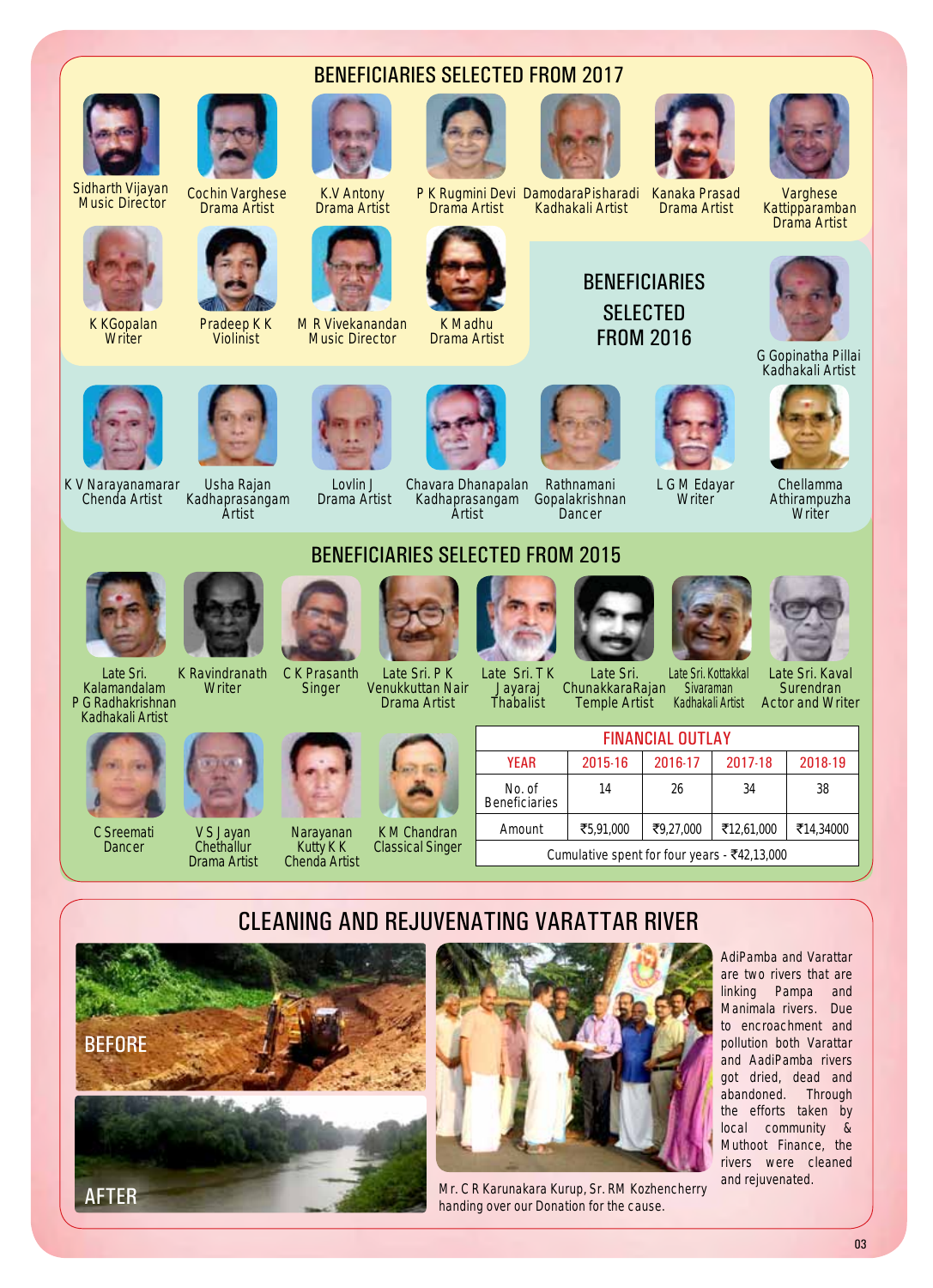#### Muthoot Hospi Cash, first-of-its-kind **Muthoot Securities** Medical Allowance Policy

The Muthoot Group, launched, Muthoot Hospi Cash, a first-ofits-kind Medical Allowance Policy for citizens of the country. The policy will be active for one year.

The Medical Allowance Policy will cover reimbursement of not only medical bills but also all types of expenses incidental to hospitalization of any individuals, such as conveyance charges, cost of personal attendant / bye stander hired, loss of pay, all kinds of out of pocket expenses and other unexpected expenses. Allopathic treatment admissions are only covered under the policy.

The insured need to produce only the certified copy of Hospital discharge card from any Hospital along with claim forms for raising the claims. Those who are already covered by any other medical insurance policies can take this policy as an additional cover. The claims raised under this policy will be paid as allowance without looking into any of the benefits received under any other policies.

Other beneficial features of this policy enable the individuals by providing cash for every completed day of hospitalization. The customer can avail double cash benefit in ICU for maximum 7 days. No premedical inspection or health insurance is required. The Hospital allowance can range from Rs.1,000/- to Rs.10,000/ per day and Income Tax exemption for premium up to Rs.25,000/ u/s 80D of IT Act.

The chart showing premium rates and the reimbursement amount (Daily Limits) are shown below:-

| <b>PREMIUM CHART</b>   |             |                       |       |       |       |        |  |  |  |
|------------------------|-------------|-----------------------|-------|-------|-------|--------|--|--|--|
| <b>DAILY ALLOWANCE</b> |             |                       |       |       |       |        |  |  |  |
|                        | ₹1000       |                       | ₹2000 | ₹3000 | ₹5000 | ₹10000 |  |  |  |
| Days Limit             | Age Group   | <b>Premium Amount</b> |       |       |       |        |  |  |  |
| 10 Days                | $0 - 50$    | 422                   | 845   | 1267  | 2112  | 4225   |  |  |  |
| 10 Days                | Above 50-60 | 712                   | 1423  | 1927  | 3558  | 7116   |  |  |  |
| 10 Days                | Above 60    | 884                   | 1767  | 2651  | 4418  | 8836   |  |  |  |
| 15 Days                | $0 - 50$    | 433                   | 866   | 1299  | 2165  | 4329   |  |  |  |
| 15 Days                | Above 50-60 | 720                   | 1440  | 1949  | 3599  | 7198   |  |  |  |
| 15 Days                | Above 60    | 904                   | 1809  | 2713  | 4522  | 9043   |  |  |  |

#### ^ GST Extra

For more details, please visit the nearby Muthoot Finance branch.



Launching of Muthoot Hospi Cash Medical Allowance Policy was done by Mr. George Alexander Muthoot, Managing Director, The Muthoot Group by receiving his policy document from Mr. Ragesh G R, Director & CEO, Muthoot Securities Ltd. in the presence of Mr. George M Jacob, Executive Director, Mr. Eapen Alexander, Executive Director, Mr. K. R Bijimon, Chief General Manager, Mr. Ranjit Ramachandran, GM – Business Performance, Mr. Babu John Malayil, DGM – Corporate Communications, Muthoot Finance Ltd.

#### TRAFFIX-Intercollegiate Idea Presentation Contest

#### **Muthoot Institute of Technology & Science**

Eternia, the Civil Engineering Association of Muthoot Institute of Technology and Science, in association with Indian Concrete Institute and The Institution of Engineers (India), organized TRAFFIX- an idea presentation competition, powered by CADD CENTRE, to decongest the traffic in Vyttila. The competition was opened to both public and students from MITS, which was categorized separately. 20 teams from 12 different colleges across Kerala registered for the event. The event was conducted in 2 rounds. After the first round 5 teams were selected to present their ideas before an eminent panel of judges. CIAL Director, Shri. A Chadrakumaran Nair was the chief guest of the day. Viswa Jyothy college of Engineering & Technology, Vazhakulam emerged as winners and won a cash prize of Rs 25000/-. The event was coordinated by Ms Sarah Joy (Assistant Professor, CE) & Ms. Serin Sara Roy (Assistant Professor, CE).

#### **CONGRATULATIONS**



Mr. George Jacob Muthoot, Joint Managing Director, The Muthoot Group handing over the Star Performance Award-2018 for the Mutual Fund Business in Trivandrum to Mr. Manoj M.P, Manager, Attingal Branch, in the presence of Mr. Ragesh G.R, Director and CEO of Muthoot Securities, Mr. Vinod Raj, Regional Manager, Trivandrum North, Mr. Satheesh Kumar, Regional Manager, Trivandrum South & Mr. Sibi Paul, BDM, Trivandrum.



Mr. George Jacob Muthoot, Joint Managing Director, The Muthoot Group handing over the Festival Delight Contest", Prize (Royal Enfield Bullet) to Mr. Vinod Lal C S, Chief Manager, Pattom Branch, Trivandrum, Mrs. Jyothi.T, Pettah Branch (Royal Enfield Bullet) and Mrs. Majitha F, Manager, Medical College Branch, (Honda Activa) in the Presence of Mr. George M Jacob, Executive Director, Muthoot Finance Ltd., Mr.Vinod Raj, Regional Manager, Trivandrum North Region, Mr. Satheesh Kumar, Regional Manager, Trivandrum South Region, Mr. Bijay Bhuvan, Asst.Vice President, MIBPL.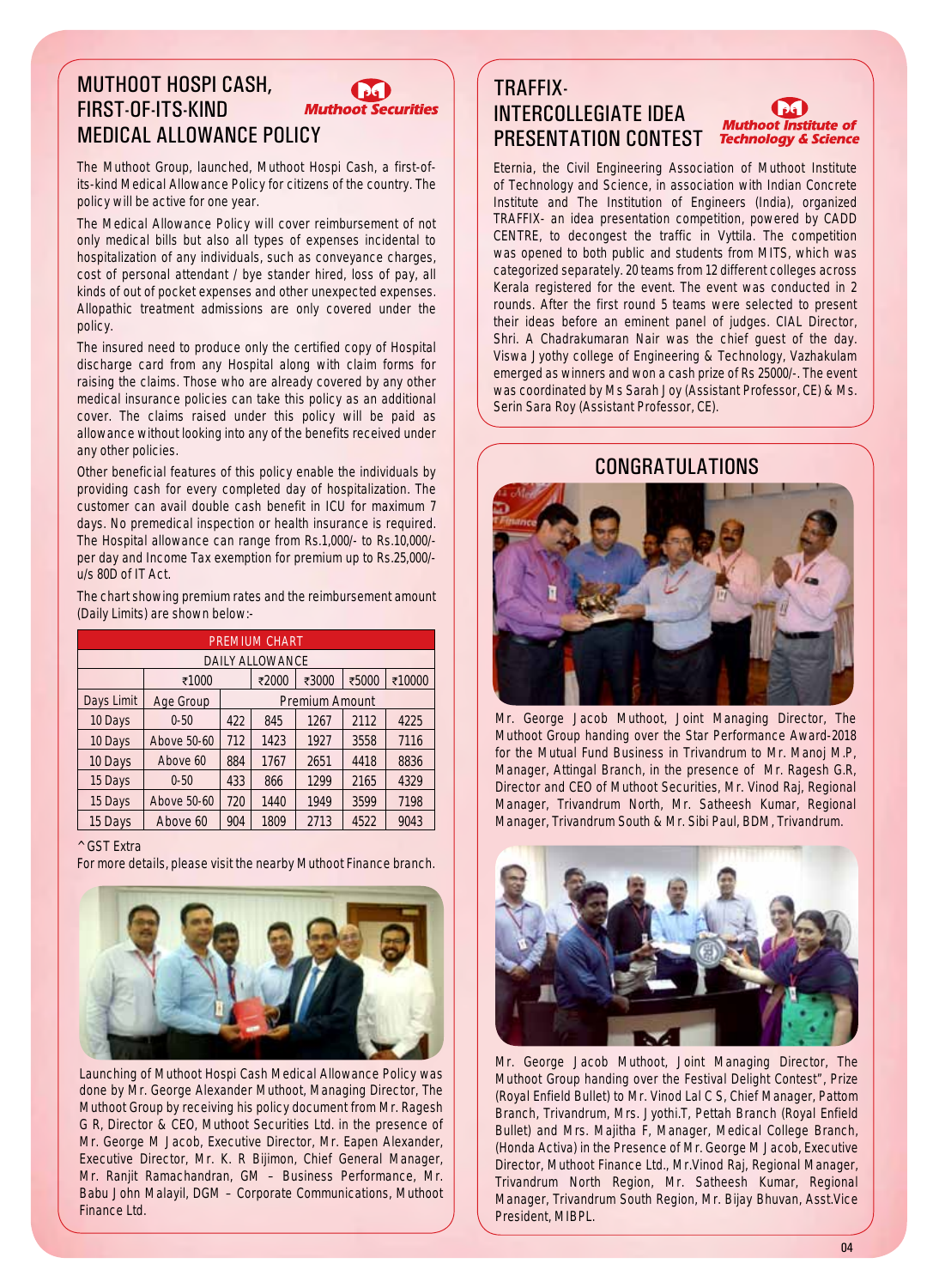### an article on xandari harbour published IN selling world travel magazine

## **STAY** NEW ABODE **STAY** NEW ABODE





#### Step through time, revisit history in the iconic lanes of spice central Mattancherry and WATERSIDE LUXURY WATERSIDE LUXURY WATERSIDE LUXURY **XANDARI HARBOUR, FORT KOCHI XANDARI HARBOUR, FORT KOCHI**

Step through time, revisit history in the iconic lanes of spice central Mattancherry and unwind by the bay at the luxe resort of Xandari Harbour Step through time, revisit history in the iconic lanes of spice central Mattancherry and unwind by the bay at the luxe resort of Xandari Harbour

enturies ago, a sliver of land<br>
along the southwestern coast<br>
of India became one of the<br>
most important centres of<br>
trade in the world. From here, ships along the southwestern coast of India became one of the most important centres of most in the world 11 on here, only of the would sail out to distant lands, loaded with the richest, most delicate spices, would the extensive, insert derivative prese, aroma and a town that thrived on the model and a trail of the distribution of the distribution of the set of this trade. along the southwestern coast<br>of India became one of the<br>most important centres of<br>trade in the world. From here, ships<br>would sail out to distant lands, loaded<br>with the richest, most delicate spices, most important centres of the Indian because of the theorem of India became one of the<br>trade in the world. From here, ships<br>would sail out to distant lands, loaded<br>with the richest, most delicate spices,<br>leaving behind a trail of tantalising e world. From here, ships

pack of this trade.<br>Rows of buildings along the waterways here served as godowns for the spices and lodging for the crews of ships. Over time, the spice trade the surprise the many, the epite many<br>floundered, many of these buildings crumbled away and Mattancherry, in the flowned and parts of Cochin in Kerala and the Figure 21 Second and Mathematical and The Corumbian and Mattancherry, in the Second and Mattancherry, in the Corumbian and Mattancherry, in the crumble and  $\frac{1}{2}$ few years ago, when the area witnessed a revival with the opening of cafés a few and which the area with the area with the area with the area with the area with the area with  $\frac{1}{2}$ kows of buildings along the

and boutiques.<br>Around that time, the Muthoot Leisure and Hospitality Services took over three of the old buildings and lovingly restored them into what is today the elegant waterside resort, today the elegant waterside resort, a reviewed with the opening of career and the opening of career and captured of career and captured of captured of captured of captured of captured of captured of captured of captured of captured of categories of categorie

Xandari Harbour. Walking through the big revolving door to Xandari is like stepping through time. For on its me stepping directly the to to the R<br>outside lie the old historic lanes of Mattancherry. And on the inside stands a modern hotel with a manicured lawn and a turquoise infinity pool seemingly dissolving into the water of the and a turnoise infinity pool seeming and a turn where  $\epsilon$  is the seeming  $\frac{d}{dt}$ 

#### FACILITIES

**FACILITIES**<br>Fourteen tastefully done rooms and two sprawling suites occupy what was once a lodging house for ship captains. The a rouging nouse for omp explanate the<br>Harbour suite is plush, with a hot tub to soak in while feasting on views of the water. The Spice suite combines the best of both worlds—water view from one balcony, spice trail view of Bazaar Road from the other. The interiors are minimalistic, with a distinctly old-time wibe. The rooms aren't deprived of any modern amenity, except televisions the idea is to urge guests to spend time. modern amenity, except the offerings of Mattancherry soaking in the offerings of Mattancherry and nearby Fort Kochi.  $s_{\text{max}}$  in the offering of  $\mathcal{L}_{\text{max}}$ 

#### **MUST DO**

Take a walk through colourful Jew Town, visit the Jewish Synagogue and the Dutch Palace, try your hand at pulling up the Fundee, if y your hand at pairing ap the iconic Chinese fishing nets, find peace at the Santa Cruz Cathedral Basilica and St Francis Church, attend a cultural show of iconic Chinese fishing nets, find peace at rrancis Church, attend a cultural show of<br>Kathakali and Kalaripayattu, and cruise Francis Church, and Trancis Church, and Trancis down the harbour into a stunning sunset. Kathakan and Kataripayattu, and Cruise

Not to forget, feast yourself into a food coma with the delicious local dishes at Figure 1.1 The beautiful waterfront restaurant of Xandari Harbour, housed in an erstwhile runnant run oo af, ho asea in an eretwing plastered walls and outside seating right by the water's edge. The tranquility of the beyone water cought the danguinty of the views here was one thing, the dance of flavours on my palate quite another! navours on my parate quite anomer:

#### **CONTACT**

**CONTACT**<br> **Address** V-39/40, Bazaar Road, Mattancherry, Kochi, Kerala – 682002 **Reservations** (0484) 222 3115 Website www.xandari.com **Tariff ₹7,400 to ₹24,600 (taxes extra)** *—Satarupa Paul* **Website** which we have the complete  $\mathbf{r}$  $T_{\text{2}}$ **Reservative CONSTRAINT CONSTRAINS 2022 Website** www.xandari.com